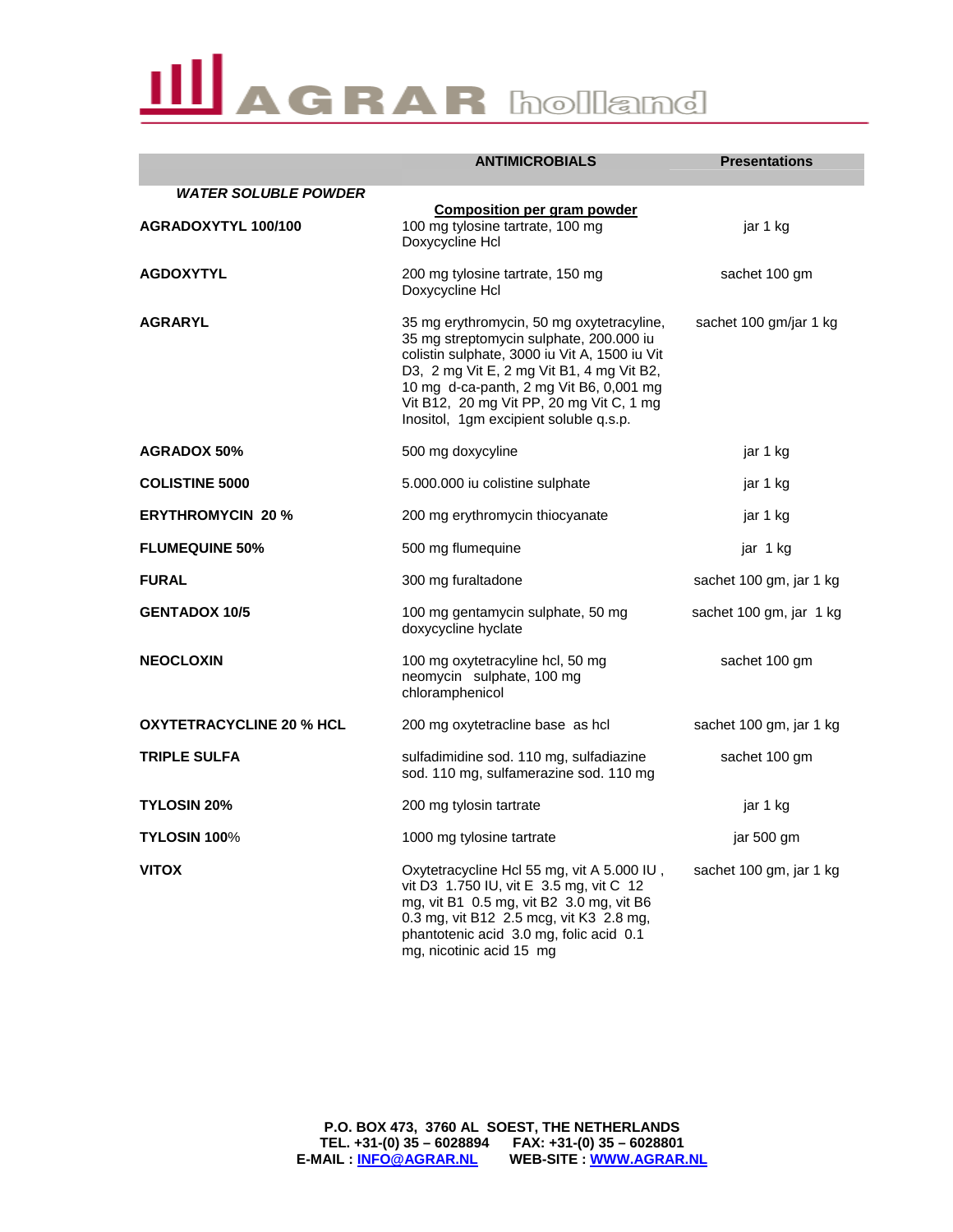|                                               | <b>ANTIMICROBIALS</b> continued                                                                                                                                                                 | <b>Presentations</b>    |  |
|-----------------------------------------------|-------------------------------------------------------------------------------------------------------------------------------------------------------------------------------------------------|-------------------------|--|
| <b>INJECTABLES</b>                            | <b>Composition per ml</b>                                                                                                                                                                       |                         |  |
| <b>AGROFLOX 5%</b>                            | 50 mg enrofloxacin                                                                                                                                                                              | vial 50 ml              |  |
| <b>AGTRIL 15 %</b>                            | 150 mg Norfloxacin                                                                                                                                                                              | vial 100 ml             |  |
| <b>GENTAJECT 10 %</b>                         | 100 mg gentamycin base (as sulphate)                                                                                                                                                            | vial 100 ml             |  |
| <b>OXY 5 %</b>                                | 50 mg oxytetracycline hcl                                                                                                                                                                       | vial 100 ml             |  |
| <b>OXY 10 %</b>                               | 100 mg oxytetracycline hcl                                                                                                                                                                      | vial 100 ml / 500 ml    |  |
| OXY 20 % LONG ACTING                          | 200 mg oxytetracycline base (as dihydrate)                                                                                                                                                      | vial 100 ml             |  |
| PEN STREP 20/20                               | 200.000 iu procaine penicillin G 200 mg<br>dihydrostreptomycin sulphate                                                                                                                         | vial 100 ml             |  |
| <b>SULFADIMIDINE 33.3 %</b>                   | 333 mg sulfadimidine sodium                                                                                                                                                                     | vial 100 ml             |  |
| <b>TYLOSIN 20 %</b>                           | 200 mg tylosin base (as tartrate)                                                                                                                                                               | vial 100 ml             |  |
| <b>ORAL LIQUIDS</b>                           |                                                                                                                                                                                                 |                         |  |
| AGROFLOX 10 % O.S.                            | <b>Composition per ml</b><br>100 mg enrofloxacin                                                                                                                                                | bottles 100 ml / 1 ltr  |  |
| <b>AGTRIL 10 % O.S.</b>                       | 100 mg norfloxacin                                                                                                                                                                              | bottles 100 ml / 1 ltr  |  |
| <b>AGTRIL 25 % O.S.</b>                       | 250 mg norfloxacin                                                                                                                                                                              | bottles 100 ml / 1 ltr  |  |
| <b>AGTRISUL LIQUID</b>                        | 20 mg trimethoprim, 80 mg sulfadiazine                                                                                                                                                          | bottles 1 ltr           |  |
| <b>FLUMEQUINE 50 % O.S.</b>                   | 500 mg flumequine                                                                                                                                                                               | bottles 1 ltr           |  |
| <b>AGROXY-SPRAY ( ANTI-SEPTIC)</b>            | 25 mg Oxytetracycline Hcl, 5 mg Gentian<br>Violet                                                                                                                                               | 200 ml spraycan         |  |
|                                               | <b>COCCIDIOSTATS</b>                                                                                                                                                                            | <b>Presentations</b>    |  |
| <b>WATER SOLUBLE POWDER</b><br><b>AGRACOX</b> | <b>Composition per gram powder</b><br>200 mg sulfadimerazine sodium, 25 mg<br>sulfadiazine sodium, 25 mg Pyrimethamine<br>Hcl, 100 mg Furaltadone hcl, 15.000 IU<br>vitamin A, 5 mg vitamin K3, | Sachet 100 gm, jar 1kg  |  |
| AGRACOX-O                                     | 200 mg sulfadimerazine sodium, 25 mg<br>sulfadiazine sodium, 25 mg Pyrimethamine<br>Hcl, 100 mg Oxytetracycline Hcl, 15.000 IU<br>vitamin A, 5 mg vitamin K3,                                   | sachet 100 gm, jar 1 kg |  |
| <b>AMCOX</b>                                  | 200 mg amprolium hcl                                                                                                                                                                            | sachet 100 gm, jar 1 kg |  |
| AMCOX 30                                      | 300 mg amprolium hcl                                                                                                                                                                            | jar 1 kg                |  |
| <b>AMPRO-SUL</b>                              | 166 mg amprolium hcl, 166 mg<br>sulphaquinoxaline 20 mg vitamin K3                                                                                                                              | sachet 100 gm           |  |
| <b>SULFAQUINOXALINE 25%</b>                   | 250 mg sulphaquinoxaline sodium                                                                                                                                                                 | jar 1kg                 |  |

**P.O. BOX 473, 3760 AL SOEST, THE NETHERLANDS TEL. +31-(0) 35 – 6028894 FAX: +31-(0) 35 – 6028801 E-MAIL : INFO@AGRAR.NL WEB-SITE : WWW.AGRAR.NL**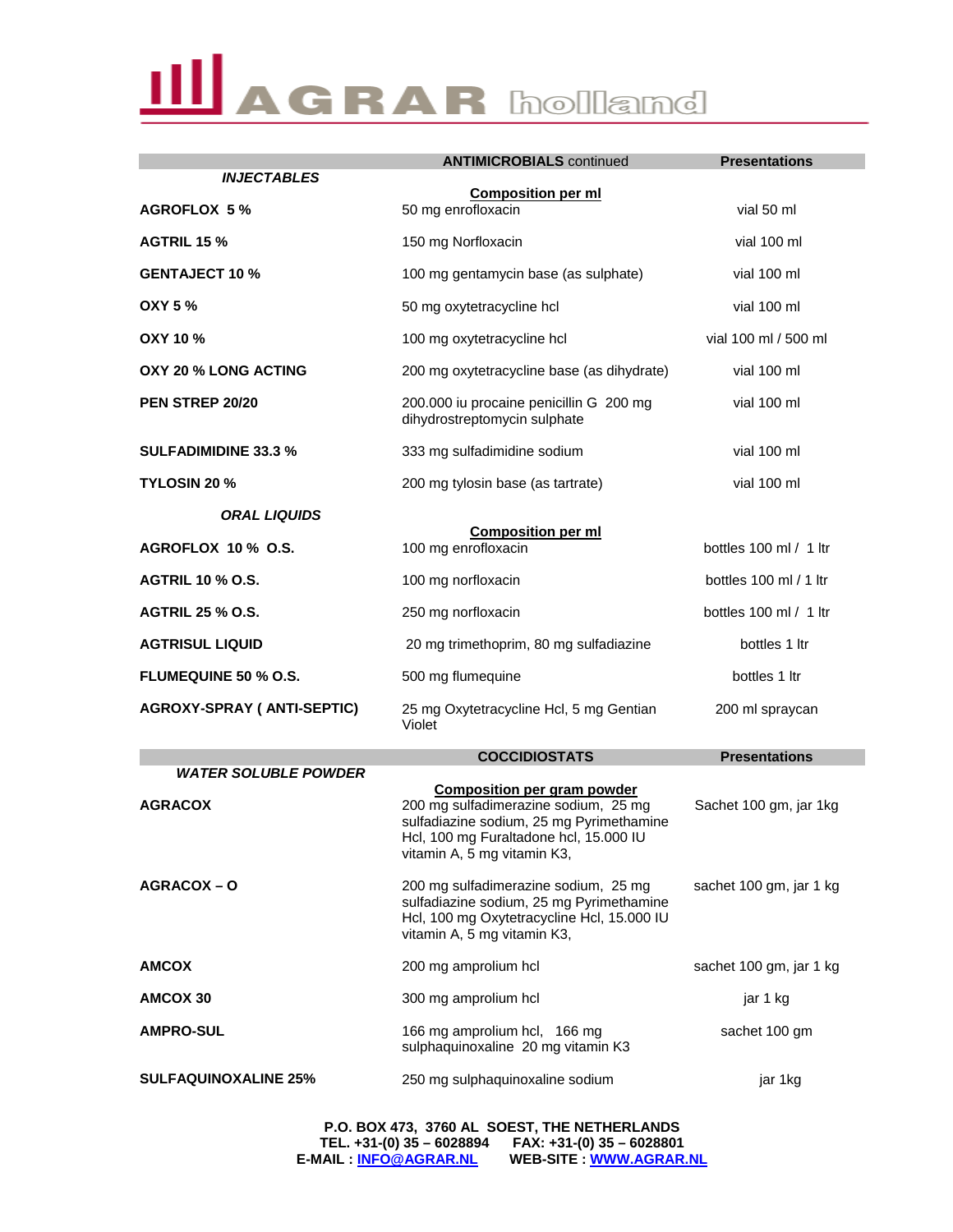|                             | <b>ANTHELMINTICS</b>                                         | <b>Presentations</b>     |
|-----------------------------|--------------------------------------------------------------|--------------------------|
| <b>WATER SOLUBLE POWDER</b> |                                                              |                          |
| <b>LEVA 20%</b>             | <b>Composition per gram powder</b><br>200 mg levamisole hcl  | jar 1kg                  |
| <b>PIPERAZINE</b>           | 1000 mg Piperazine dhc                                       | sachet 100 gm, jar 1 kg  |
| <b>INJECTABLES</b>          |                                                              |                          |
| <b>LEVAJECT 10 %</b>        | <b>Composition per ml</b><br>100 mg levamisole base (as hcl) | vial 100 ml              |
| <b>ORAL LIQUIDS</b>         |                                                              |                          |
| <b>ALBENDAZOLE 2.5 %</b>    | <b>Composition per ml</b><br>25 mg albendazole               | Bottle 1 ltr             |
| <b>ALBENDAZOLE 10 %</b>     | 100 mg albendazole                                           | Bottle 1 Itr             |
| LEVA 20 % O.S.              | 200 mg levamisole base                                       | Bottle 1 Itr             |
| <b>BOLI</b>                 |                                                              |                          |
| <b>ALBENDAZOLE BOLI 600</b> | <b>Composition per bolus</b><br>600 mg albendazole           | 5 x 10 blister/carton    |
|                             | <b>PARASITICIDES</b>                                         | <b>Presentations</b>     |
| <b>INJECTABLES</b>          | <b>Composition</b>                                           |                          |
| <b>AGRAMECTIN 1 %</b>       | 10 mg Ivermectin per 1 ml solution                           | 10 ml & 50 ml vial       |
| <b>DIMENIL</b>              | 445 mg diminazene aceturate per gram<br>granules             | 23,6 gm & 2,36 gm sachet |
| <b>ORAL LIQUIDS</b>         |                                                              |                          |

**AGRAMECTIN DRENCH** 0,8 mg Ivermectin per 1 ml solution 500 ml & 1 ltr bottle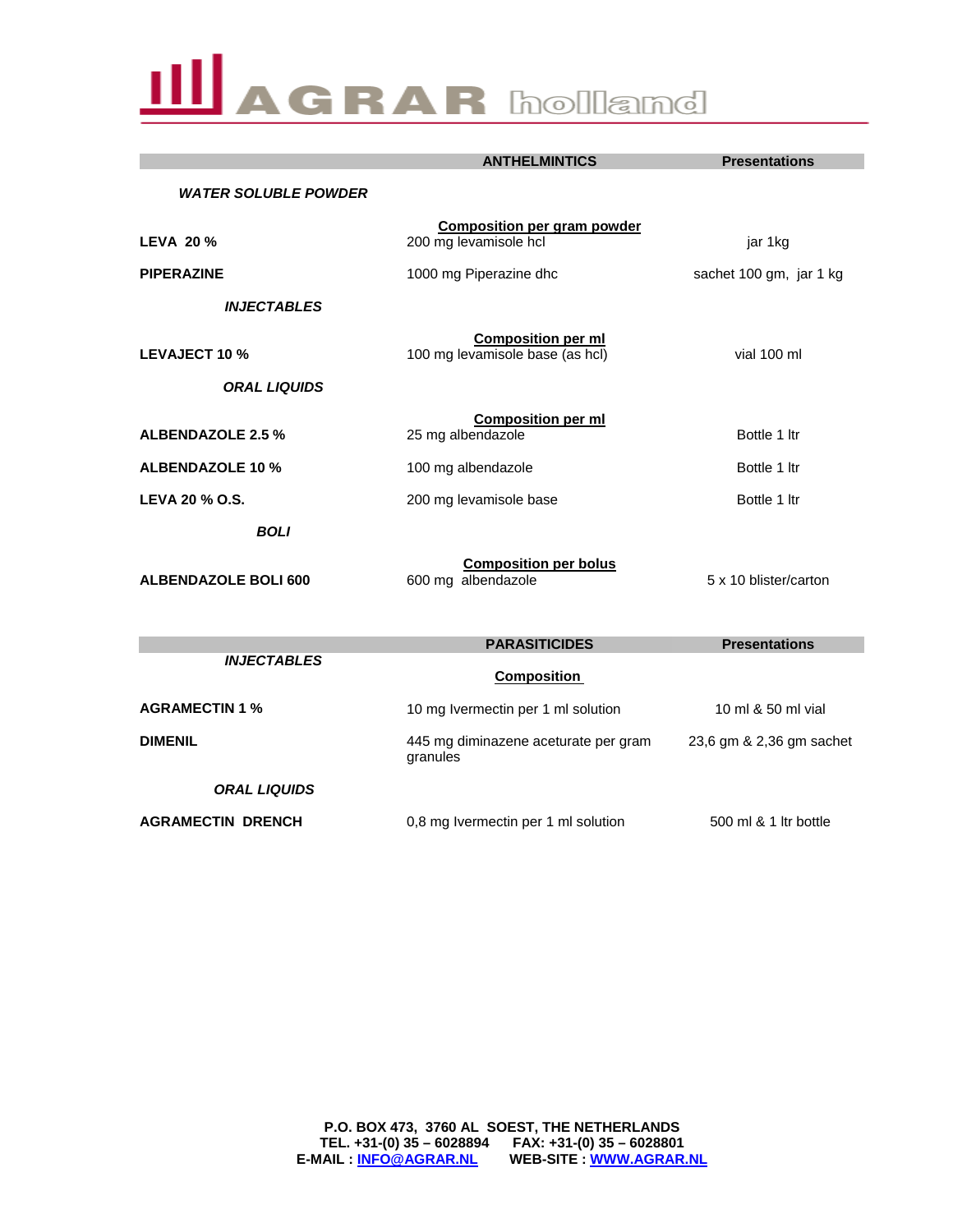|                                                | <b>VITAMINS</b>                                                                                                                                                                                                                                                                                                                                                                                                                      | <b>Presentations</b>    |
|------------------------------------------------|--------------------------------------------------------------------------------------------------------------------------------------------------------------------------------------------------------------------------------------------------------------------------------------------------------------------------------------------------------------------------------------------------------------------------------------|-------------------------|
| <b>WATER SOLUBLE POWDER</b>                    |                                                                                                                                                                                                                                                                                                                                                                                                                                      |                         |
| <b>AGRAMINOVIT</b>                             | <b>Composition</b><br>Each gm powder contains:<br>10.000 i.u. vitamin A, , 1.000 i.u. vitamin<br>D3, 10 mg vitamin E, 2 mg vitamin B1, 4<br>mg vitamin B2, 10 mg d-calcium<br>pantothenate, 1,5 mg Vit B6, 25 mg vitamin<br>C, 1.5 mg vitamin K3, 500 mcg folic acid,<br>20 mg nicotinic acid, 15 mcg biotin, 8 g<br>inositol, 50 mg methionine, 50 mg lysine<br>plus 250 mg assorted amino acids                                    | sachet 100 gm jar 1 kg  |
| <b>V&amp;E PLUS</b>                            | Each kg powder contains:<br>vit A 20.000.000 iu, vit D3 5.000.000 iu<br>vit E 10 g, vit C 25 g, vit B1 2 g, vit B2<br>4.8 g, vit B6 2.5 g, vit B12 25 mg, vit K3<br>3.5 g, biotin 25 mg, nicotinamide 25 g,<br>pantothenic acid 7.5 g, folic acid 0.5 g,<br>methionine 10 g, lysine 5 g, sodium sulfate<br>50 g, potassium chloride 30 g, manganese<br>sulfate 15 g, zinc sulfate 15 g, copper<br>Sulfate 2 g, ferrous sulfate 15 g. | sachet 100 gm, jar 1 kg |
| <b>INJECTABLES</b>                             |                                                                                                                                                                                                                                                                                                                                                                                                                                      |                         |
| <b>IRONDEX 10 %</b>                            | <b>Composition per ml</b><br>100 gm iron dextran, 100 ug Vit B12                                                                                                                                                                                                                                                                                                                                                                     | vial 100 ml             |
| <b>IRONDEX 20 %</b>                            | 200 gm iron dextran, 200 ug Vit B12                                                                                                                                                                                                                                                                                                                                                                                                  | vial 100 ml             |
| <b>AGRAVIT-MULTI</b>                           | vitamin A 15.000 iu, vitamin B1 10 mg,<br>vitamin B2 5 mg, vitamin B6 3 mg,<br>vitamin B12 60 ug, vitamin D3 7.500 iu,<br>vitamin E 20 mg, D-panthenol 25 mg,<br>nicotinamide 50 mg, Folic acid 150 ug,<br>biotin 125 ug, Choline Chloride 12,5 mg,<br>Amino Acids 12 mg                                                                                                                                                             | vial 100 ml             |
| <b>AGRAVIT- AD3E</b>                           | vitamin A retinol propionate 80.000 iu,<br>vitamin D3 (cholecalciferol) 40.000 iu,<br>vitamin E (dl-tocopherol acetate) 20 mg                                                                                                                                                                                                                                                                                                        | vial 100 ml             |
| <b>AGRAVIT B-COMPLEX</b>                       | Vit B1 10 mg; Vit B2 5 mg; Vit B6 5 mg; Vit<br>B12 20 ug; D-panthenol 12,5 mg;<br>Nicotinamide 50 mg; Biotin 100 ug;<br>Choline Chl. 10 mg; Liver extract 2 ug.                                                                                                                                                                                                                                                                      | vial 100 ml             |
| <b>AGRAVIT E-SELENIUM</b>                      | Vit E 50 mg; Sodium Selenite 0,5 mg                                                                                                                                                                                                                                                                                                                                                                                                  | vial 100 ml             |
| <b>ORAL LIQUIDS</b><br><b>AGRAMINOVIT O.S.</b> | Each ml solution contains: 10,000 i.u. vit<br>A, , 1.000 i.u. vit D3, 10 mg vit E, 2 mg vit<br>B1, 4 mg vit B2, 10 mg d-calcium<br>pantothenate, 1,5 mg Vit B6, 25 mg vit C,<br>1.5 mg vit K3, 500 mcg folic acid, 20 mg<br>nicotinic acid, 15 mcg biotin, 8 g inositol,<br>50 mg methionine, 50 mg lysine and 250<br>mg assorted amino acids                                                                                        | bottle 1 ltr            |

**P.O. BOX 473, 3760 AL SOEST, THE NETHERLANDS TEL. +31-(0) 35 – 6028894 FAX: +31-(0) 35 – 6028801 E-MAIL : INFO@AGRAR.NL WEB-SITE : WWW.AGRAR.NL**